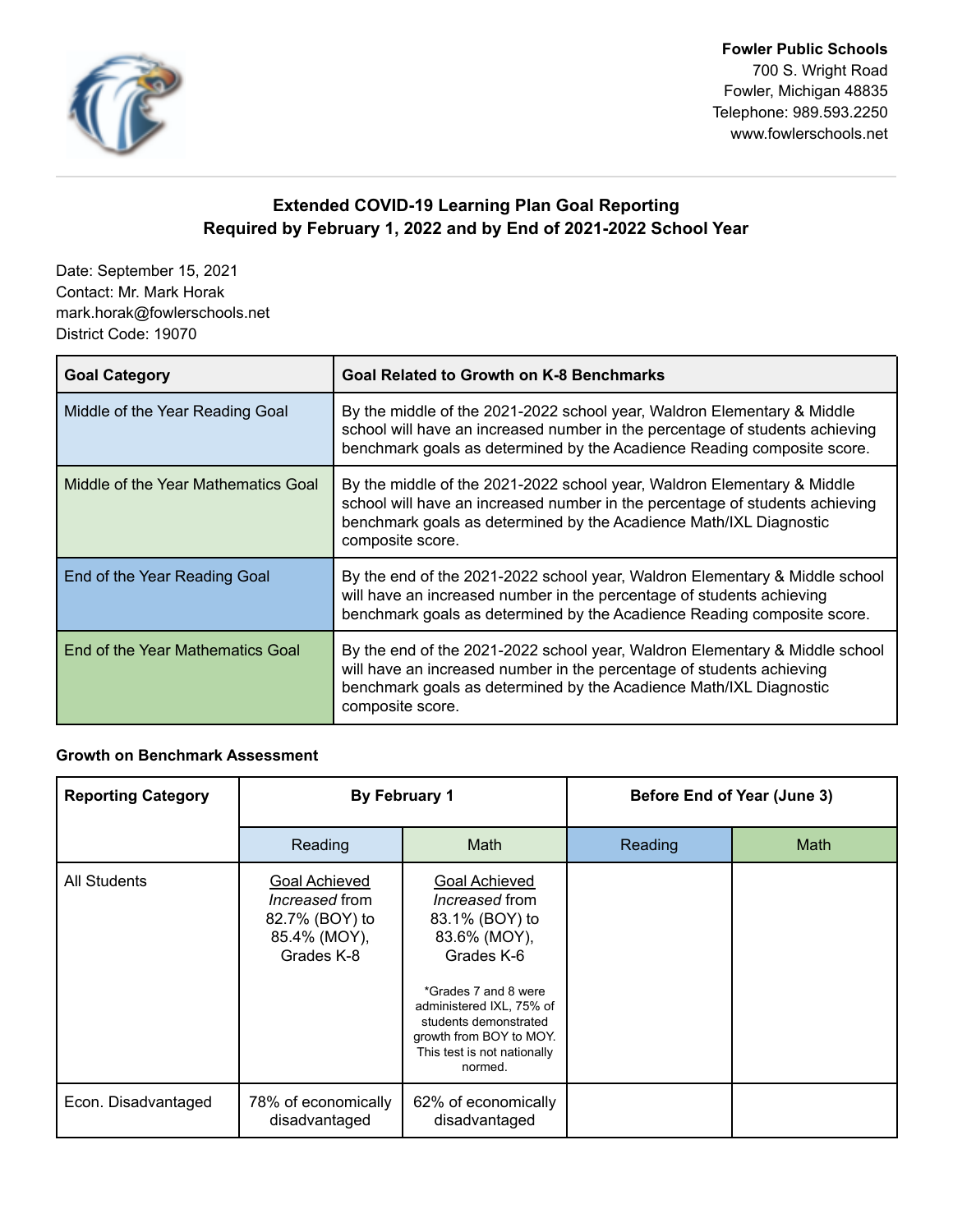|                             | students in grades<br>K-8 achieved MOY<br>benchmark goals.                  | students in grades<br>K-6 achieved MOY<br>benchmark goals.                 |  |
|-----------------------------|-----------------------------------------------------------------------------|----------------------------------------------------------------------------|--|
| <b>Special Education</b>    | <10 students                                                                | <10 students                                                               |  |
| English Learner             | <10 students                                                                | <10 students                                                               |  |
| Female                      | 86% of female<br>students in grades<br>K-8 achieved MOY<br>benchmark goals. | 82% of female<br>students in grades<br>K-6 achieved MOY<br>benchmark goals |  |
| Male                        | 85% of male<br>students in grades<br>K-8 achieved MOY<br>benchmark goals.   | 85% of male<br>students in grades<br>K-6 achieved MOY<br>benchmark goals   |  |
| Hispanic                    | <10 students                                                                | <10 students                                                               |  |
| Black, African American     | <10 students                                                                | <10 students                                                               |  |
| White, Non Hispanic         | 86% of students of<br>white ethnicity<br>achieved MOY<br>benchmark goals    | 85% of students of<br>white ethnicity a                                    |  |
| <b>Other Race/Ethnicity</b> | <10 students                                                                | <10 students                                                               |  |

*\*\* Population size too small to protect student privacy.*

| <b>Goal Category</b>                | Goal Related to Achievement based on 9-12 Quarter Grades                                                                                                 |
|-------------------------------------|----------------------------------------------------------------------------------------------------------------------------------------------------------|
| Middle of the Year Reading/ELA Goal | By the middle of the 2021-2022 school year, Fowler High School will increase<br>the percentage of students passing ELA courses based on quarter grades.  |
| Middle of the Year Mathematics Goal | By the middle of the 2021-2022 school year, Fowler High School will increase<br>the percentage of students passing Math courses based on quarter grades. |
| End of the Year Reading/ELA Goal    | By the end of the 2021-2022 school year, Fowler High School will increase the<br>percentage of students passing ELA courses based on quarter grades.     |
| End of the Year Mathematics Goal    | By the end of the 2021-2022 school year, Fowler High School will increase the<br>percentage of students passing Math courses based on quarter grades.    |

## **Achievement Progress**

| <b>Reporting Category</b> | By February 1                                                                                                                    |                                                                                                                                |     | Before End of Year (June 3) |
|---------------------------|----------------------------------------------------------------------------------------------------------------------------------|--------------------------------------------------------------------------------------------------------------------------------|-----|-----------------------------|
|                           | <b>ELA</b>                                                                                                                       | Math                                                                                                                           | ELA | <b>Math</b>                 |
| <b>All Students</b>       | <b>Goal Achieved</b><br><i>Increased</i> from<br>95.71% passing ELA<br>classes $(Q1)$ to<br>96.34% passing ELA<br>classes $(Q2)$ | <b>Goal Achieved</b><br><i>Increased</i> from<br>91.37% passing<br>Math classes (Q1) to<br>91.41% passing<br>Math classes (Q2) |     |                             |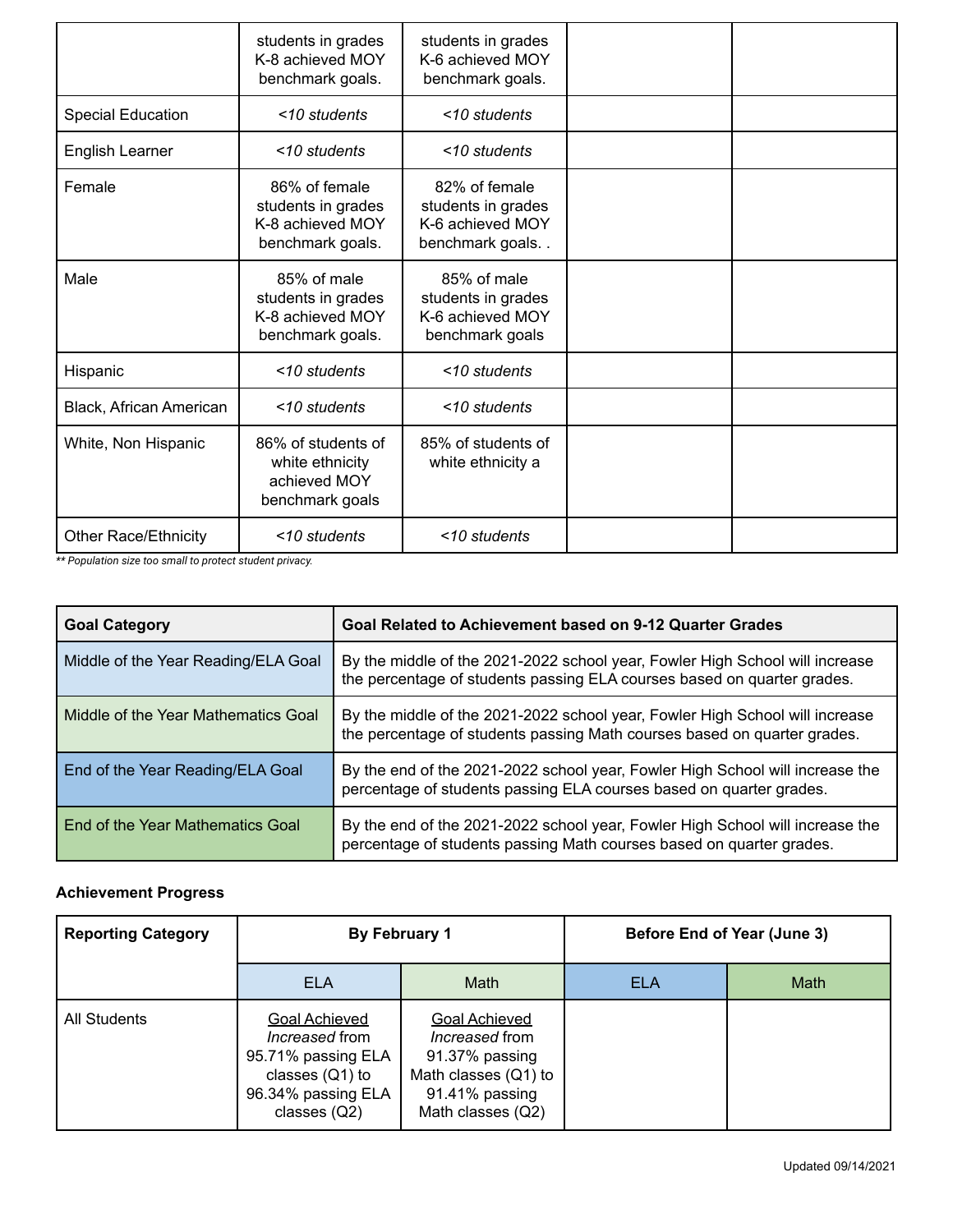| Econ. Disadvantaged         | Decreased from<br>91.3% passing ELA<br>classes $(Q1)$ to<br>82.61% passing ELA<br>classes (Q2)  | Decreased from<br>77.78% passing<br>Math classes (Q1) to<br>74.07% passing<br>Math classes (Q2) |  |
|-----------------------------|-------------------------------------------------------------------------------------------------|-------------------------------------------------------------------------------------------------|--|
| <b>Special Education</b>    | <10 students                                                                                    | <10 students                                                                                    |  |
| English Learner             | <10 students                                                                                    | <10 students                                                                                    |  |
| Female                      | Increased from<br>93.48% passing ELA<br>classes (Q1) to<br>93.62% passing ELA<br>classes (Q2)   | Maintained<br>96.61% passing<br>Math classes (Q1<br>and $Q2$ )                                  |  |
| Male                        | Decreased from<br>98.11% passing ELA<br>classes $(Q1)$ to<br>96.23% passing ELA<br>classes (Q2) | Decreased from<br>87.14% passing<br>Math classes (Q1) to<br>86.11% passing<br>Math Classes (Q2) |  |
| Hispanic                    | <10 students                                                                                    | <10 students                                                                                    |  |
| Black, African<br>American  | <10 students                                                                                    | <10 students                                                                                    |  |
| White, Non Hispanic         | Decreased from<br>96.88% passing ELA<br>classes $(Q1)$ to<br>94.85% passing ELA<br>classes (Q2) | Decreased from<br>92.86% passing<br>Math classes (Q1) to<br>92.13% passing<br>Math classes (Q2) |  |
| <b>Other Race/Ethnicity</b> | <10 students                                                                                    | <10 students                                                                                    |  |

*\*\* Population size too small to protect student privacy.*